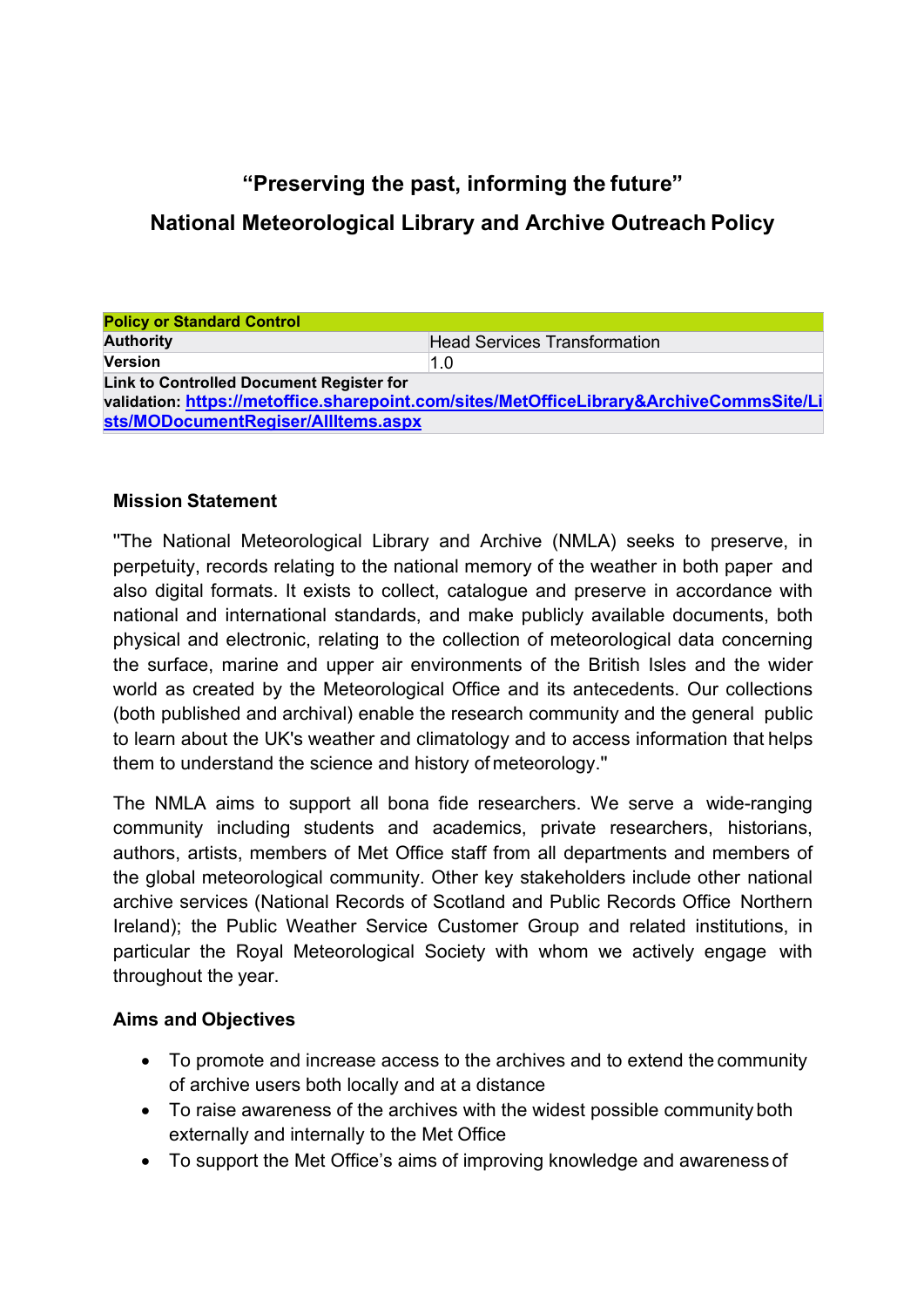weather and climate and of improving openness and transparency

- To support specialist and non-specialist researchers and improve the quality of learning of all customers through support in appropriate use of archives and provision of Met Office data and information
- To provide a subject specialist body of information within the library collection that is able to inform all areas and levels of research into weather and climate
- To build partnerships with external bodies in order to develop the above aims
- To support national and international Data Recovery initiatives in order to increase access opportunities.

### **Methodology**

### *Exhibitions and events:*

- Creating rolling displays of archival material in the climate controlled cabinet within the library exhibition space
- Maintaining and periodically refreshing the dedicated permanent exhibitionin the publically accessible library
- Responding to requests by Met Office departments for displays and support at events
- Loaning items for external exhibitions
- Responding to requests for group visits to the library and archive byprovision of tours and displays of appropriate material
- Promoting the archive through social media and on television
- Collaborating on physical and digital displays with other heritage organisations
- Creating digital stories and other content via our Google Cultural Institute partnership.

### *Learning:*

- Provision of a free-at-the-point-of use enquiry service to assist with all bona fide research
- Maintaining an up to date library collection and adding to the collections in response to requests from both scientists and the wider user community
- Creating factsheets on aspects of weather and climate which can be used to support all levels of learning (available both online and in hard copy)
- Providing a learning resource with information on a range of subjects through our web pages
- Providing access to physical records through our public library provision and via our archive searchroom facility.